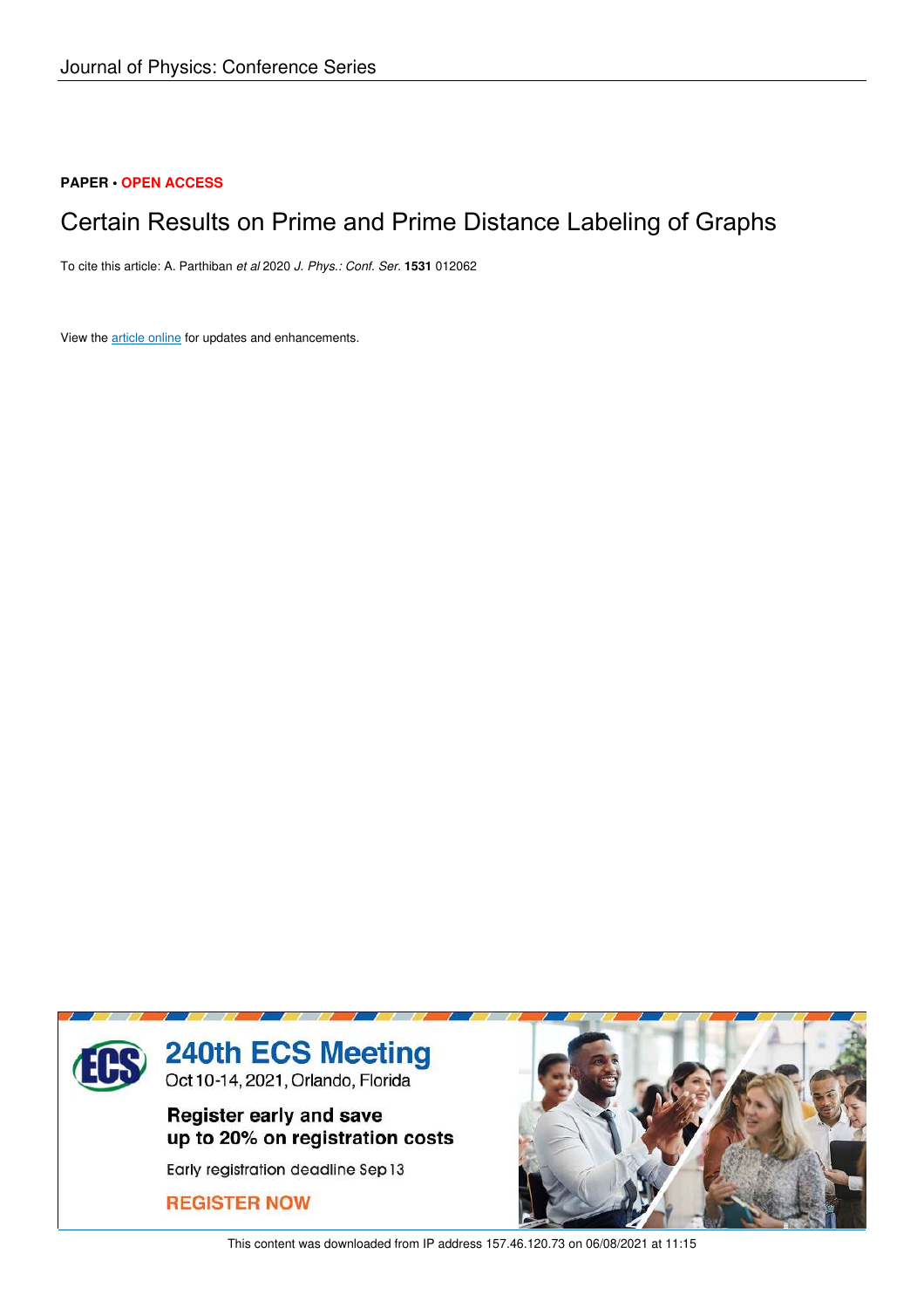# Certain Results on Prime and Prime Distance Labeling of Graphs

## A. Parthiban<sup>1</sup>, Ajaz Ahmad Pir<sup>2</sup>, and A. Felix<sup>3</sup>

<sup>1, 2</sup>Department of Mathematics, Lovely Professional University, Phagwara-144 411, Punjab, India

<sup>3</sup>Mathematics Division, School of Advance Sciences, Vellore Institute of Technology, Chennai-600 127, Tamil Nadu, India

E-mail: mathparthi@gmail.com, pirajazahmad789@gmail.com, and mathsfelix@gmail.com

#### Abstract.

Let G be a graph on n vertices. A bijective function  $f: V(G) \to \{1, 2, ..., n\}$  is said to be a prime labeling if for every  $e = xy$ ,  $GCD{f(x), f(y)} = 1$ . A graph which permits a prime labeling is a "prime graph". On the other hand, a graph  $G$  is a prime distance graph if there is an injective function  $q: V(G) \to Z$  (the set of all integers) so that for any two vertices s & t which are adjacent, the integer  $|g(s) - g(t)|$  is a prime number and g is called a prime distance labeling of  $G$ . A graph  $G$  is a prime distance graph (PDL) iff there exists a "prime distance labeling" (PDL) of G. In this paper, we obtain the prime labeling and prime distance labeling of certain classes of graphs.

#### 1. Introduction

Only simple, finite, connected, undirected, and non-trivial graphs are considered throughout this paper. Let  $G = (V, E)$  be a graph. While |V| denotes the "number of vertices" G, |E| denotes the "number of edges" in  $G$ . For various graph theoretic terminology and notations we follow [17] whereas for number theory we refer to [5]. We recall a few definitions which are more useful and relevant for the present work. If the vertices of  $G$  are given (assigned) values (integers) subject to some constraints, it is known as a vertex labeling of G. For the latest survey on graph labeling one can refer to [2]. A prime labeling of G is a bijective function  $f: V(G) \to \{1, 2, ..., |V|\}$  and for any pair of vertices u & v which are adjacent,  $GCD(f(u), f(v)) = 1$  where GCD denotes the greatest common divisor. A graph which permits a prime labeling is said to be a prime graph (or simply, prime). "The idea of prime labeling was originated by Entringer and discussed in detail by Tout et al. [16]". For more results on prime labeling of graphs one can see [2].

The concept of distance graph was introduced by Eggleton et al. [1]. Let  $Z$  be the set of all integers and  $D$  be a subset of the set of all positive integers. The integer distance graph  $G(Z, D)$  is the graph with Z as its vertex set and two vertices s and t are joined iff  $|s-t| \in D$ . Then the prime distance graph  $G(Z, P)$  is the distance graph with  $D = P$ . In 2013, Laison et al. [6] considered the finite subgraphs of  $G(Z, P)$ . They defined that a graph H is a PDG (prime

<sup>2</sup> Research scholar



Content from this work may be used under the terms of the Creative Commons Attribution 3.0 licence. Any further distribution of this work must maintain attribution to the author(s) and the title of the work, journal citation and DOI. Published under licence by IOP Publishing Ltd

<sup>1</sup> Corresponding author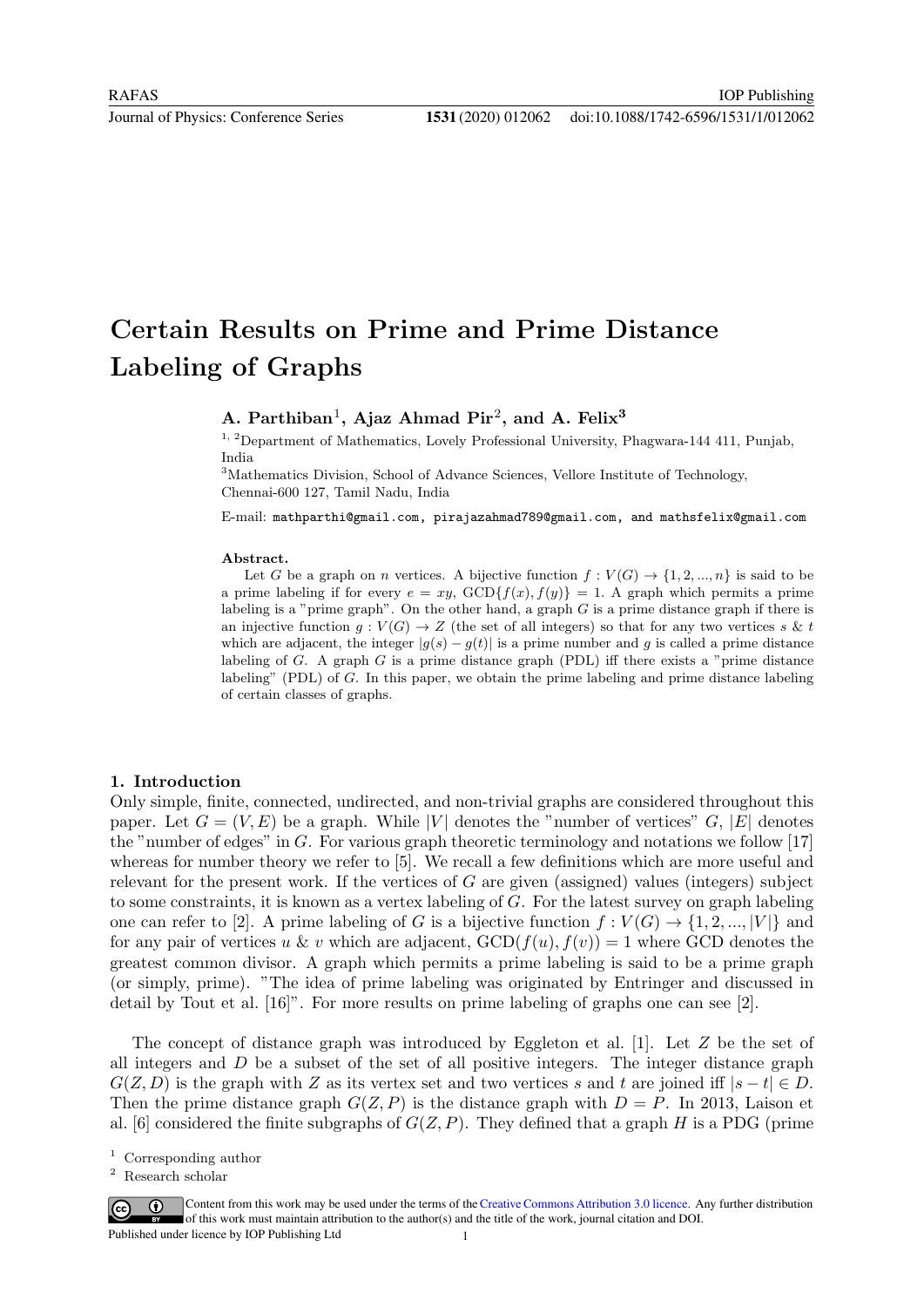RAFAS

Journal of Physics: Conference Series **1531** (2020) 012062

distance graph) if there exists an injective function  $q: V(H) \to Z$  such that for any two vertices s and t which are adjacent, the integer  $|g(s) - g(t)|$  is a prime number and g is called a PDL (prime distance labeling) of  $H$ . So  $H$  is a PDG if and only if there exists a PDL of  $H$ . Note that in a PDL, the labels on vertices of  $H$  are distinct, but the edge labels are not so. For more results on PDL of graphs one can see [8–13]. In this paper, we establish the prime labeling and PDL of certain graphs. By WLG, we mean without loss of generality.

Note: The prime labeling and PDL of a G are not unique.

#### 2. Main Results

In this section we derive the prime labeling and prime distance labeling of certain classes of graphs.

#### 2.1. Prime Labeling of Certain Graphs

This section is devoted to obtain the prime labeling of some graphs such as lotus inside a circle, line graph of sunlet graph, and the generalized butterfly graph. First we recall the definitions of these graphs for the sake of completeness.

**Definition 1.** [17] A vertex of degree one is known as a pendant vertex. An edge of a graph is said to be pendant if one of its end vertices is a pendant vertex.

**Definition 2.** [17] A cycle  $C_n$  is a "closed path" whose terminal and initial vertices are the same.

**Definition 3.** [14] A lotus inside a circle, denoted  $LC_n$ , is obtained from  $C_n : v_1, v_2, ..., v_n, v_1$ and  $K_{1,n}$  (with the central vertex  $v_0 \&$  the pendant vertices  $u_1, u_2, ..., u_n$ ) by joining each  $u_i$  to  $v_i$  and  $v_{i+1}$  (mod n).

**Theorem 1.** The louts inside a circle graph  $LC_n$  admits a prime labeling for  $n \geq 3$ .



**Figure 1.** A prime labeling of  $LC_6$ 

*Proof.* Let  $LC_n, n \geq 3$  be the given louts inside a circle graph. Clearly  $|LC_n| = 2n + 1$ . We call  $v_0$  the central vertex. Label the pendant vertices of a star as  $v_1, v_2, ..., v_n$  and label the vertices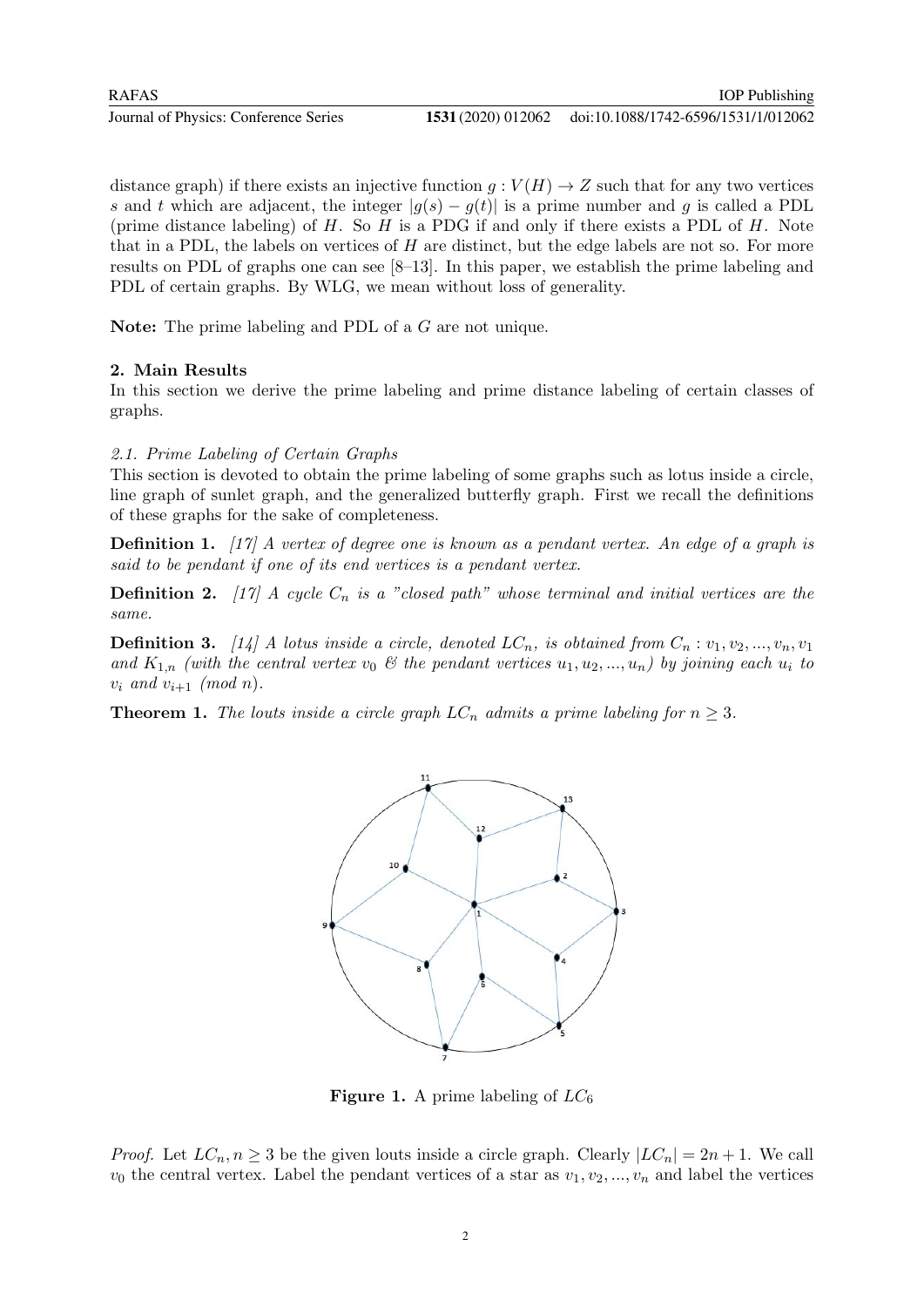of a cycle as  $u_1, u_2, ..., u_n$ . Define a bijective function  $f: V(LC_n) \to \{1, 2, ..., 2n+1\}$  as follows: WLG, let  $f(v_0) = 1$ ,  $f(v_1) = 2$ , and  $f(u_1) = 3$ . Then  $f(v_i) = f(v_{i-1}) + 2$  and  $f(u_i) = f(u_{i-1}) + 2$ for  $2 \leq i \leq n$ . An easy check shows that f is the required prime labeling of  $LC_n$ .  $\Box$ 

**Definition 4.** [15] "A sunlet graph,  $S_n$ , on 2n vertices is obtained by attaching n-pendant edges to  $C_n$ ".

**Definition 5.** [15] "The line graph of G,  $L(G)$ , is a graph whose vertices are the edges of G, and if  $uv \in E(G)$  then  $uv \in E(L(G))$  if u and v share a vertex in G".

**Theorem 2.** The line graph of a sunlet graph  $L(S_n)$  permits a prime labeling for  $n \geq 3$ .

*Proof.* Let  $S_n, n \geq 3$  be the sunlet graph on 2n vertices. Obtain the line graph of the sunlet graph  $L(S_n)$  whose vertex set  $V(L(S_n))$  is defined as follows: label the vertices on the cycle as  $v_1, v_2, ..., v_n$  and the outer vertices as  $u_1, u_2, ..., u_n$ . Now define an one-to-one and on-to function  $f: V(L(S_n)) \to \{1, 2, ..., 2n\}$  as follows:WLG, let  $f(v_1) = 1$  and  $f(u_1) = 2$ . Then  $f(v_i) = f(v_{i-1}) + 2 \& f(u_i) = f(u_{i-1}) + 2$  for  $2 \leq i \leq n$ . One can see that f is the desired prime labeling of  $L(S_n)$ .  $\Box$ 



**Figure 2.** A prime labeling of  $L(S_8)$ 

**Definition 6.** [3] The generalized butterfly graph, denoted  $BF_n$ , is a graph obtained by "inserting vertices to every wing with the assumption that sum of inserting vertices to every wing are same".

**Theorem 3.** The generalized butterfly graph  $BF_n$  admits a prime labeling for  $n \geq 2$ .

*Proof.* Let  $BF_n$  be the generalized butterfly graph. We take  $n \geq 3$ . One can note that  $|V(BF_n)| = 2n + 1$  and  $|E(BF_n)| = 4n - 2$ . Let  $v_0$  be the apex (central vertex). Define the vertex set  $V(BF_n)$  as  $\{v_i : i = 1, 2, ..., 2n\}$  and the edge  $E(BF_n)$  as  $\{(v_i, v_{i+1}) : i =$ 1, 2, ...,  $n-1, n+1, ..., 2n-1$   $\cup$   $\{(v_0, v_i) : i = 1, 2, ..., 2n\}$ . We label the vertices on right wing as  $\{v_1, v_2, v_3, ..., v_{n-1}, v_n\}$  and the vertices on left wing as  $\{v_{n+1}, v_{n+2}, v_{n+3}, ..., v_{2n-1}, v_{2n}\}$ . Now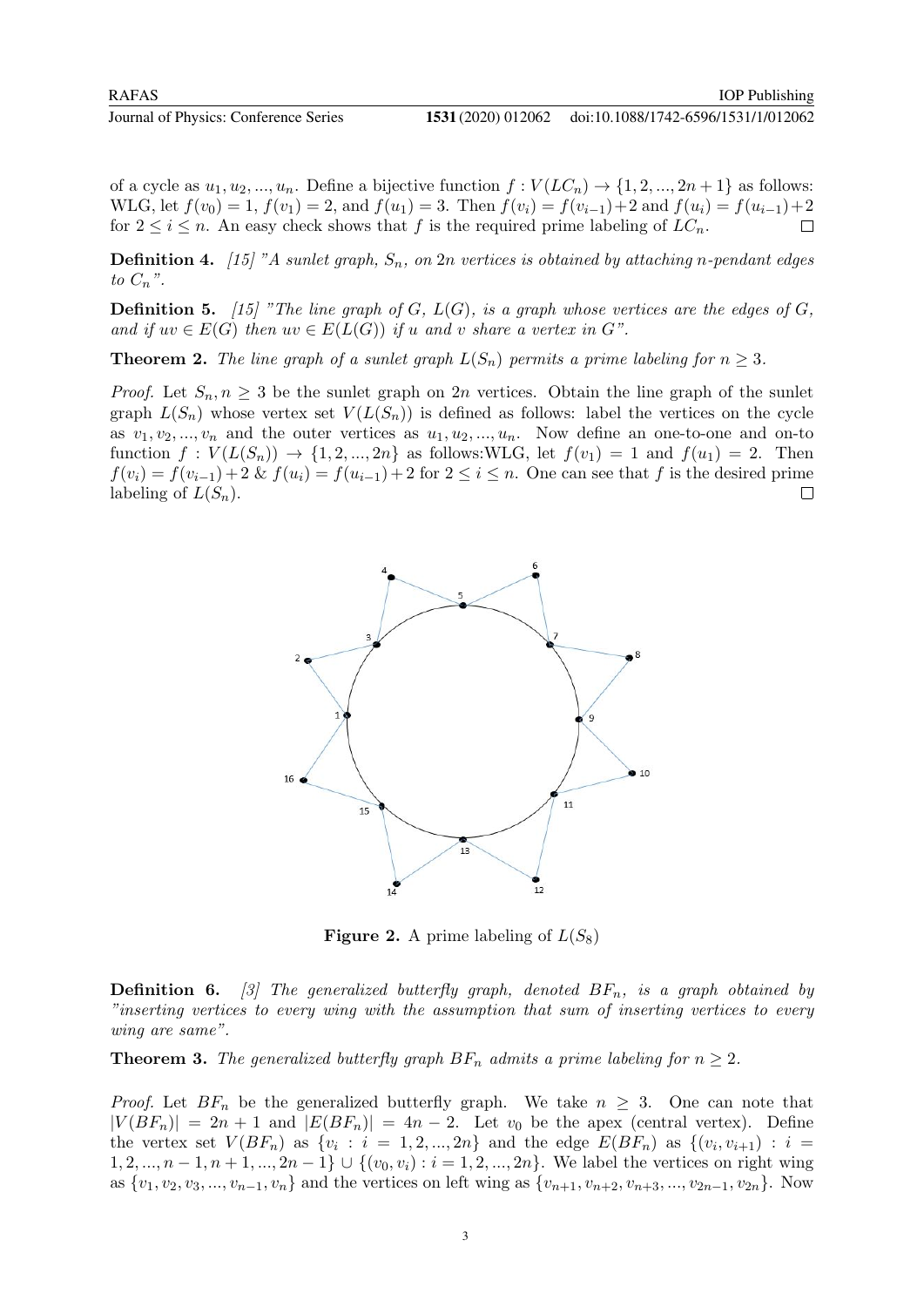



**Figure 3.** A prime labeling of  $BF_{11}$ 

define a bijective function  $f: V(BF_n) \to \{1, 2, ..., 2n+1\}$  as follows: WLG, let  $f(v_0) = 1$ . Then  $f(v_i) = f(v_{i-1}) + 1$ . An easy check clearly shows that f is the required prime labeling of  $BF_n$ .  $\Box$ 

2.2. Prime Distance Labeling of Certain Graphs

In this section, the PDL of some graphs such as butterfly graph, pyramid grid graph are established. We also recall a few relevant definitions and results needed for the present investigation. Let N be the set of natural numbers.

**Definition 7.** [17] A graph G is a bipartite graph if it does not contain any cycle of odd length.

**Conjecture 1.** [5] Any even numberer than or equal to 4 is a addition of two primes.

**Theorem 4.** [6] Every bipartite graph is a PDG.

**Definition 8.** [7] A graph  $B_{n,m}$  (where n and m are any arbitrary positive integers) is said to be a butterfly graph if "two cycles of the same order sharing a common vertex with an arbitrary number of pendant edges attached at the common vertex".

**Theorem 5.** A butterfly graph  $B_{n,m}$  admits a PDL for  $n \geq 3$  and any  $m \in N$  if the Goldbach's conjecture is true.

*Proof.* Let  $B_{n,m}$  be the given butterfly graph with  $n \geq 3$  and  $m \in N$ . Let the vertex set of  $B_{n,m}$ be  $V(B_{n,m}) = \{v_1, v_2, ..., v_n\} \cup \{u_1, u_2, ..., u_n\} \cup \{w_1, w_2, ..., w_m\}$ . Clearly  $|V(B_{n,m})| = 2n-1+m$ as  $u_1 = v_1$ . Now two cases arise.

**Case 1:**  $C_n$ , when *n* is even

The proof is direct from Theorem 4.

**Case 2:**  $C_n$ , when *n* is odd

Define an one-to-one labeling  $f: V(B_{n,m}) \to Z$  as follows: Without loss of generality, let  $f(v_i) = 2(i-1)$  for  $1 \leq i \leq n-1$ . By Conjecture 1,  $f(v_{n-1}) = p_1 + p_2$  then  $f(v_n) = p_1$  or  $p_2$ whichever is unused. Next  $f(u_i) = -f(v_i)$  for  $2 \le i \le n$  and  $f(w_i) = p*_i : 1 \le i \le m$  where  $p*_i$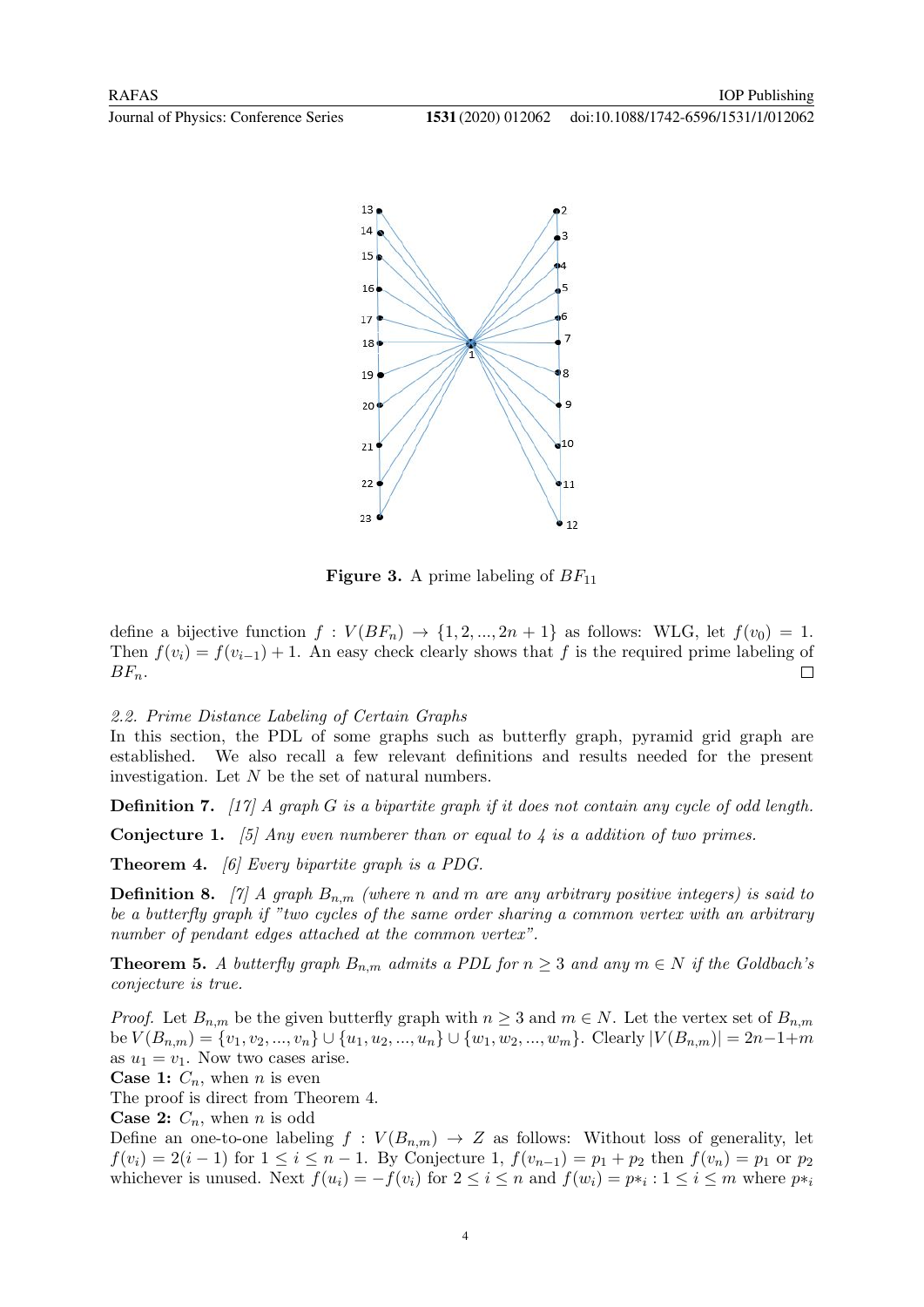are sufficiently larger primes than  $f(v_{n-1})$ . An easy verification shows that the vertex labels are distinct and f is the desired prime distance labeling of  $B_{n,m}$ .  $\Box$ 



**Figure 4.** A prime distance labeling of  $B_{9,2}$ 

**Definition 9.** [4] The Mobius ladder,  $M_n$ , is "graph with even number n of vertices, formed from a cycle  $C_n$  by adding edges connecting opposite pairs of vertices in  $C_n$ ".

**Lemma 1.** [4] The Mobius ladder  $M_n$  is bipartite when  $n \equiv 2 \pmod{4}$  and not bipartite when  $n \equiv 0 \pmod{4}$ .



**Figure 5.** A Mobius ladder  $M_n$  on 2n vertices

**Conjecture 2.** The Mobius ladder  $M_n$  admits a prime distance labeling for  $n \geq 3$ .

Remark 1. There are two cases in proving Conjecture 2. Case 1: When  $n \equiv 2 \pmod{4}$ The proof is direct from Lemma 1 and Theorem 4. Case 2: When  $n \equiv 0 \pmod{4}$ Define an one-one function  $f : V(M_n) \to Z$  as follows: without loss of generality, let